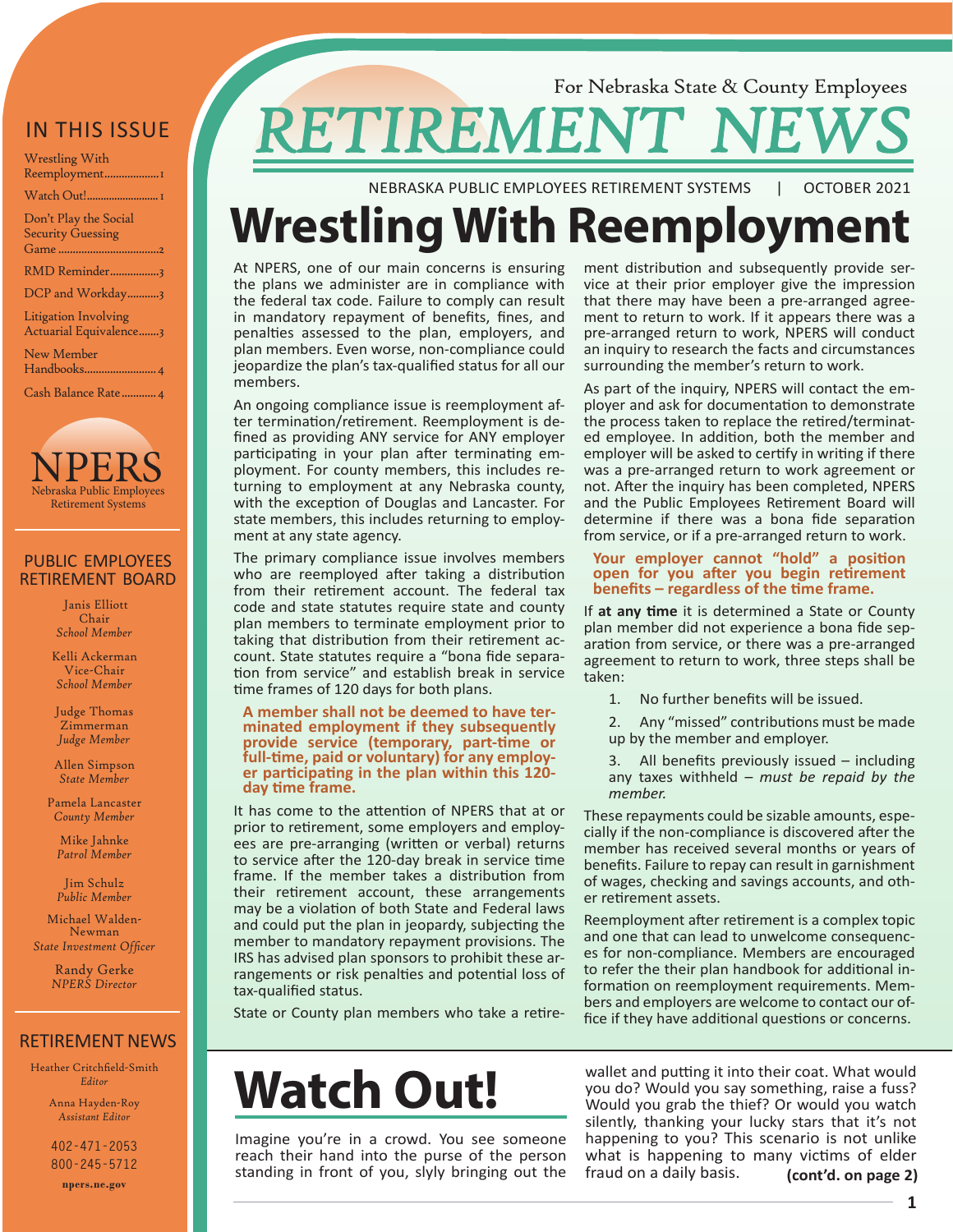#### <span id="page-1-0"></span>**Watch Out! (cont'd.)**

Because of their financial stability, seniors have become easy targets for this kind of financial crime. According to the Department of Justice's Office for Victims of Crime (OVC) in their "2018 DOJ Report on Elder Abuse and Financial Exploitation," each year an estimated **\$3 billion** is stolen from America's seniors through a variety of mass mailing, romance, and vendor or contractor scams.

Thieves perpetrate on-line scams using pop-ups asking for personal information. Another common scam involves sending malicious e-mails containing suspicious links meant to gather financial data. It's also not uncommon for them to call pretending to represent the IRS, Medicare, Medicaid, Social Security, or other organizations that are trusted and relied upon by seniors. Sadly, many of these victims will never fully recover from being taken in and stripped of their savings by these predatory scammers. They simply do not have the time, opportunity, or resources.

Nebraska Public Employees Retirement Systems is committed to our members. We will always verify informa- tion with you when speaking to you over the phone. We want you to feel secure and comfortable at all times. Should you ever think that it's a scammer calling, **end the call** and call us back directly at **402-471-2053 or 800- 245-5712.** We don't want you to fall prey to a scam caller masquerading as us. Verify that the person you are speaking with is who they say they are.

Our recordkeeper, Ameritas, also endeavors to make your online experience more secure. With the protection of the Ameritas Account Armor Guarantee, Ameritas will restore the value of your account if any of your assets are stolen due to fraud or unauthorized activity, provided you follow a few simple steps:

#### **Register for online** account access and electronic delivery

Register for online account access on ameritas.com by completing the process described in your welcome letter or by calling 1-800-277-9739. Registration requires multi-factor authentication with your email or phone number.

Sign up for electronic delivery on ameritas.com, so that you will receive all transaction confirmations, statements, disclosures and notices quickly via email. Simply sign in to your account and edit your profile to provide an email address.

#### **Monitor your** account frequently

• Log into your account often to check your balance and ensure that your contact information is current.

- If you are an active employee, please contact your company promptly for any address changes.
- If you no longer work for the company sponsoring your retirement plan, please update your information quickly and easily online.

- For your protection, there is a seven (7) day hold on accounts whenever information is changed.

- . Be on alert for any suspicious messages such as texts, phone calls or emails. If you receive anything suspicious asking for information related to your Ameritas accounts, please contact us immediately. Ameritas does not ask for personal or login information through email, texts, or phone calls.
- Open any mail from us immediately and contact us if there is any unusual activity noted.



- · Use current anti-virus software.
- Be careful when opening attachments or clicking on links.
- Change passwords often and do not reuse passwords.
- . Do not share any login information with anyone.
- . Lock your devices when not in use. Do not use the "remember this device" option.
- Use only wireless networks that you trust. Be careful when using public "free" networks.
- Be aware of current potential scams.

Should you or someone you know be a victim of elder financial fraud, **don't wait, report it immediately**! Elder financial exploitation occurs to one in ten seniors according to the OVC. Many victims of elder fraud do not report it. They may feel embarrassed, or they may not want their relatives to question their cognitive abilities. Whatever the reason, by reporting it you have a chance to recover your losses and an opportunity to prevent this from happening to others. To learn more about the OVC National Elder Fraud Hotline, visit [https://ovc.ojp.gov/](https://ovc.ojp.gov/program/stop-elder-fraud/about-hotline) [program/stop-elder-fraud/about-hotline](https://ovc.ojp.gov/program/stop-elder-fraud/about-hotline). The right thing to do is to speak up!



### **Don't Play the Social Security Guessing Game**

### *by Jeremiah Calcara*

A recent Social Security Administration (SSA) report shows that half of all retirees are counting on Social Security (SS) for at least 50% of their retirement income. Furthermore, studies show that 21% of married couples and 45% of single individuals receive 90% of their retirement income from their SS benefit.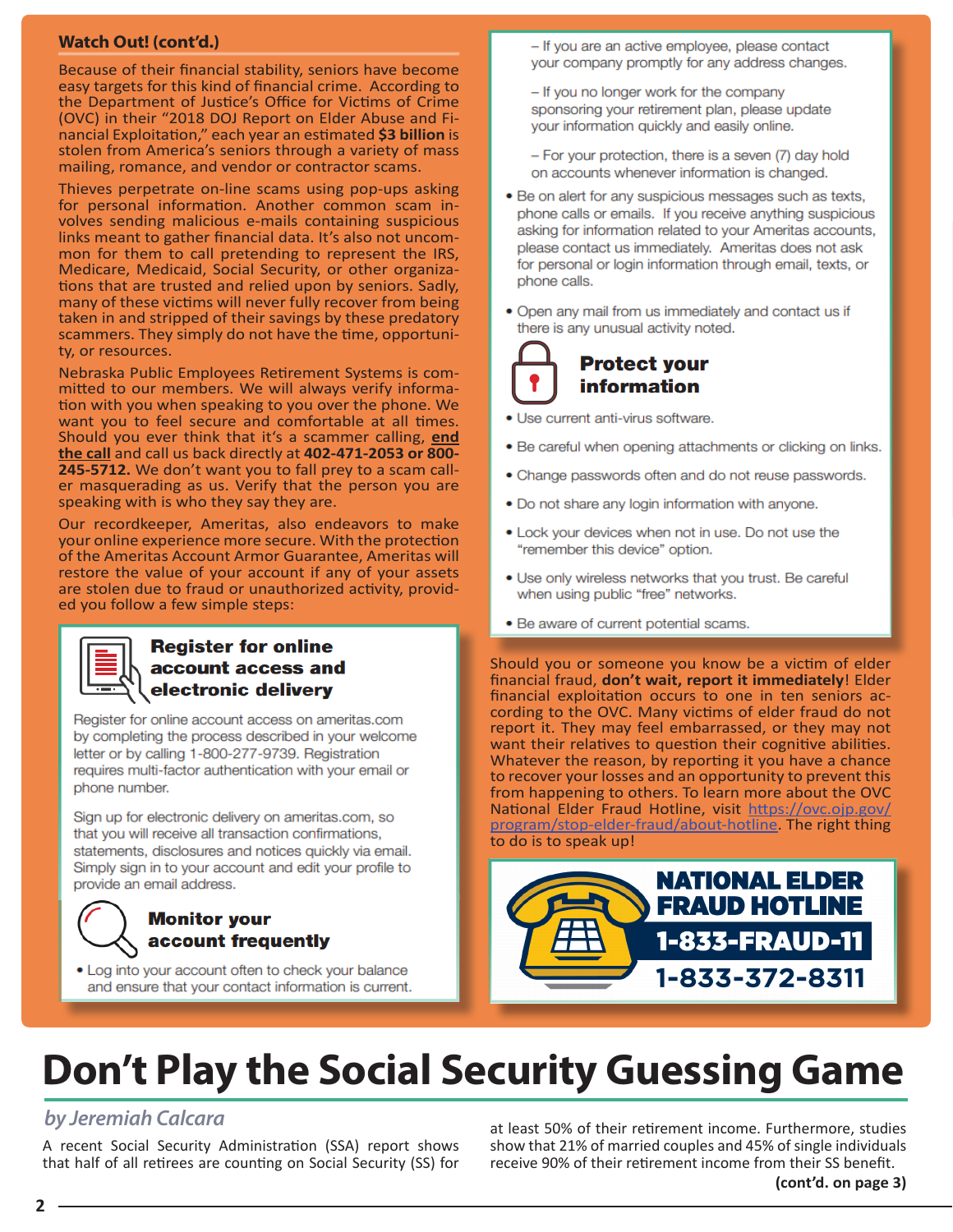#### <span id="page-2-0"></span>**Don't Play the Social Security Guessing Game (cont'd.)**

When you consider that SS is designed only to replace 35%-40% of your income, you can see why these numbers are a problem.

There are many reasons that we can point to for this issue (inadequate retirement savings, not participating in company retirement plans, etc.), but a recent study by the USC Center for Economic and Social Research points us to a new one: workers overestimate how much they're going to receive from SS. According to researchers, the more optimistic workers are about

If you are nearing the age of 70, you will need to pay atten- tion to the RMD age as this may force you to take a distribution if you have ceased employment and deferred your account. For more information regarding RMDs check out your plan page [\(State](https://npers.ne.gov/SelfService/public/planInformation/state/statePlanInfo.jsp) or [County](https://npers.ne.gov/SelfService/public/planInformation/county/countyPlanInfo.jsp)) on [NPERS.NE.GOV](https://npers.ne.gov/SelfService/index.jsp)

### **Required Minimum Distribution Packet (pdf)**

This packet provides information and warnings regarding Required Minimum Distributions (RMDs).

their SS benefit, the less likely they are to save enough for what they'll need in the future.

The good news is that there is an easy fix to this problem. In the same way that NPERS provides a benefit estimator for your retirement plan, the SSA also has a benefit estimator for you to see a snapshot of what your SS benefit might be. Visit SSA.gov and review what your benefit at this point in your career looks like. For more information about the SS program, watch our Social [Security Video](https://youtu.be/EF5y51CGsJM) on the Publications/Video page at [NPERS.NE.GOV](http://NPERS.NE.GOV )

## **RMD Reminder DCP and Workday!**

NPERS is thrilled that our State members can now enroll in and make changes to their Deferred Compensation Plan using the **Workday** system! However, it is important to remind enrollees in DCP that after you have signed up to participate, you need to make sure you have submitted a [Beneficiary Designation Form](https://npers.ne.gov/SelfService/public/forms/membershipForms/beneficiary.pdf) to add beneficiaries to your account and that you will need to establish an **Amer-**<br>[itas Online Account](https://npers.ne.gov/SelfService/public/aboutus/news1.jsp) to make fund allocations and trans-<br>fers for your funds. Once you do these two simple things, you'll be set up for your DCP to be a helpful component to achieving your retirement savings goals.

### **Litigation Involving Actuarial Equivalence**

#### *by Orron Hill*

**Background.** Over the last year-and-a-half, eleven class action lawsuits were filed claiming ERISA fiduciary duty violations for failure to pay actuarially equivalent benefits. So far, all the lawsuits involved *corporate*, rather than *governmental (like our)*, pension plans.

Only two courts granted motions to dismiss.<sup>1</sup> However, both dismissals focused on procedural, rather than substantive, issues. Further, in one of the two cases, the plaintiffs were given permission to correct the procedural errors by repleading the case.

Two of the cases settled.

- In the *Smith v. U.S. Bancorp* case, the parties publicly announced they have settled in principle but have not disclose specifics of the settlement.
- In the *Cruz v. Raytheon* Company case, the plaintiffs challenged Raytheon's use of the 1971 mortality tables to calculate optional forms of benefits. Shortly after the district court denied Raytheon's motion to dismiss, Raytheon agreed to pay \$59.2 million to more than 10,000 participants and beneficiaries to settle the case.

**Why it matters.** Nebraska law, like ERISA, requires the monetary value of the optional benefit forms to be actuarially equivalent to the value of the normal form of a benefit.<sup>2</sup> Thus, it is important for us, as fiduciaries of our plan members' assets, to be mindful of these cases and to ensure we do not make the same mistakes.

**A Lawyer's (Not an Actuary's) Synopsis of Actuarial Equivalence.** Optional benefit forms must be actuarially equivalent to the normal benefit form and each other.

Optional benefit forms are actuarially equivalent when the present monetary value of the monthly payments expected to be paid to a retiree under the optional benefit form(s) and the present monetary value of the monthly payments expected to be paid to a retiree under the normal benefit form.

Actuarial equivalency is demonstrated by performing calculations showing the equality amongst the benefit options. The calculations are based on multiple assumptions. Two of the most important are:

- 1. An interest rate that discounts the value of future payments (sometimes referred to as the "discount rate"), and
- 2. A mortality table that estimates the amount of time future benefit payments will be made based on the individual's life expectancy at a given age. The individual's life expectancy is estimated based upon many demographic factors, including, but not limited to, age, gender, occupation, location of residence, income levels, etc.

#### **Nebraska Law on Actuarial Equivalency in the PERB-managed Plans.**

As previously stated, Nebraska law requires optional benefit forms to be actuarial equivalent to the normal benefit form.<sup>3</sup> Whether a plan complies with these laws depends on whether the actuarial assumptions used to calculate the optional forms of benefits are reasonable.

When considering whether actuarial assumptions are reasonable, courts look to whether the assumptions have been updated to reflect current trends in mortality and interest rates.<sup>4</sup>